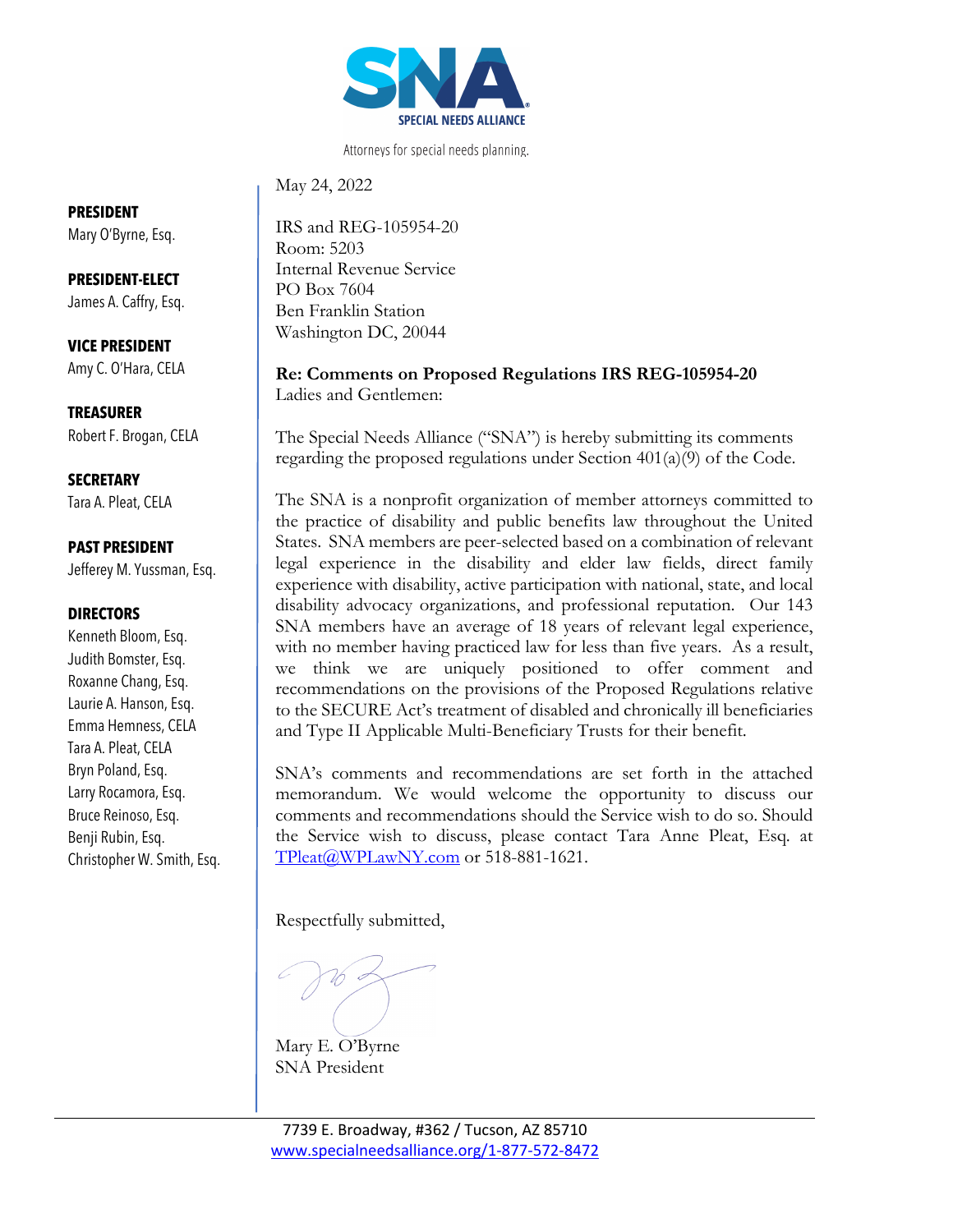# Special Needs Alliance Comments and Recommendations

1. § 1.401(a)(9)-4(e)(4)(ii) and (iii) Alternative Methods for Proving Disability are Necessary for Adults and Minors.

§ 1.401(a)(9)-5(f)(2)(ii) states that the only "safe harbor" for proving a status of disabled is a Social Security Determination of disability for adults (for those over the age of 18). There is no other method of proof offered.

Documenting disability status for adults. The proposed regulations appear to rely solely on the Social Security Administration's findings regarding disability for adults (those over age 18) and provide no alternative path for proof. This narrow approach could prevent many individuals, legitimately disabled at the time of an employee's death, from qualifying as Eligible Designated Beneficiaries ("EDBs").

While documentation of disability by the Commissioner of Social Security is and should be conclusive proof of status, many adults with disabilities are ineligible to apply for or receive a formal determination from the Commissioner of Social Security. The most common type of disability benefit is Social Security Disability Income (SSDI), based on premiums paid through quarters of work.<sup>1</sup> Women, homemakers, and stay at home parents may be seriously disabled and meet the definition of disability in the statute, but fail to meet the required work record tests hence they lack a determination by the Social Security Administration. Their status should not prevent them from qualifying as EDBs if they otherwise meet the statutory criteria under Code Section 72 (m)(7). The second alternative disability benefit, **Supplemental Security Income (SSI)**, is for those individuals who have limited income and resources and are disabled but have never met the work records tests sufficient to qualify for SSDI<sup>2</sup>. Applicants who do not meet the financial criteria for SSI do not progress in the application process to get a disability determination. Further, family income is "deemed" to the applicant, which may render many homemakers and stay at home parents financially ineligible, yet them may still be disabled under the SECURE Act definition of Section 72  $(m)(7)$ .

## Documenting disability status of minors

As the Proposed Regulations recognize, minors do not typically engage in "substantial gainful activity" so determining disability status through this Social Security Administration adult disability criteria remains impossible for many minor plan beneficiaries. Since the Social Security Administration provides SSI benefits only for those severely disabled minors whose families fall under the strict SSI income and asset limits, most disabled minors will not receive a disability determination because their families are living above poverty level.<sup>3</sup>

# Suggested modifications to the regulations adding another "safe harbor" for proving disability status

 $1$  In order to qualify for SSDI benefits, an individual must meet both the duration of work test, i.e., sufficient quarters worked to be insured; and the recent work test, a certain number of quarters worked in the most recent years, e.g., 5 out of the past 10 years.

<sup>&</sup>lt;sup>2</sup> The current asset limit for SSI is \$2000 in countable assets. The current income limit is \$841 per month.

<sup>&</sup>lt;sup>3</sup> The Social Security Administration "deems" the income and assets of the family with whom the minor resides to the minor in determining eligibility for SSI. Accordingly, SSA will not undertake a finding of disability for the majority of minors, regardless of the severity of the disability.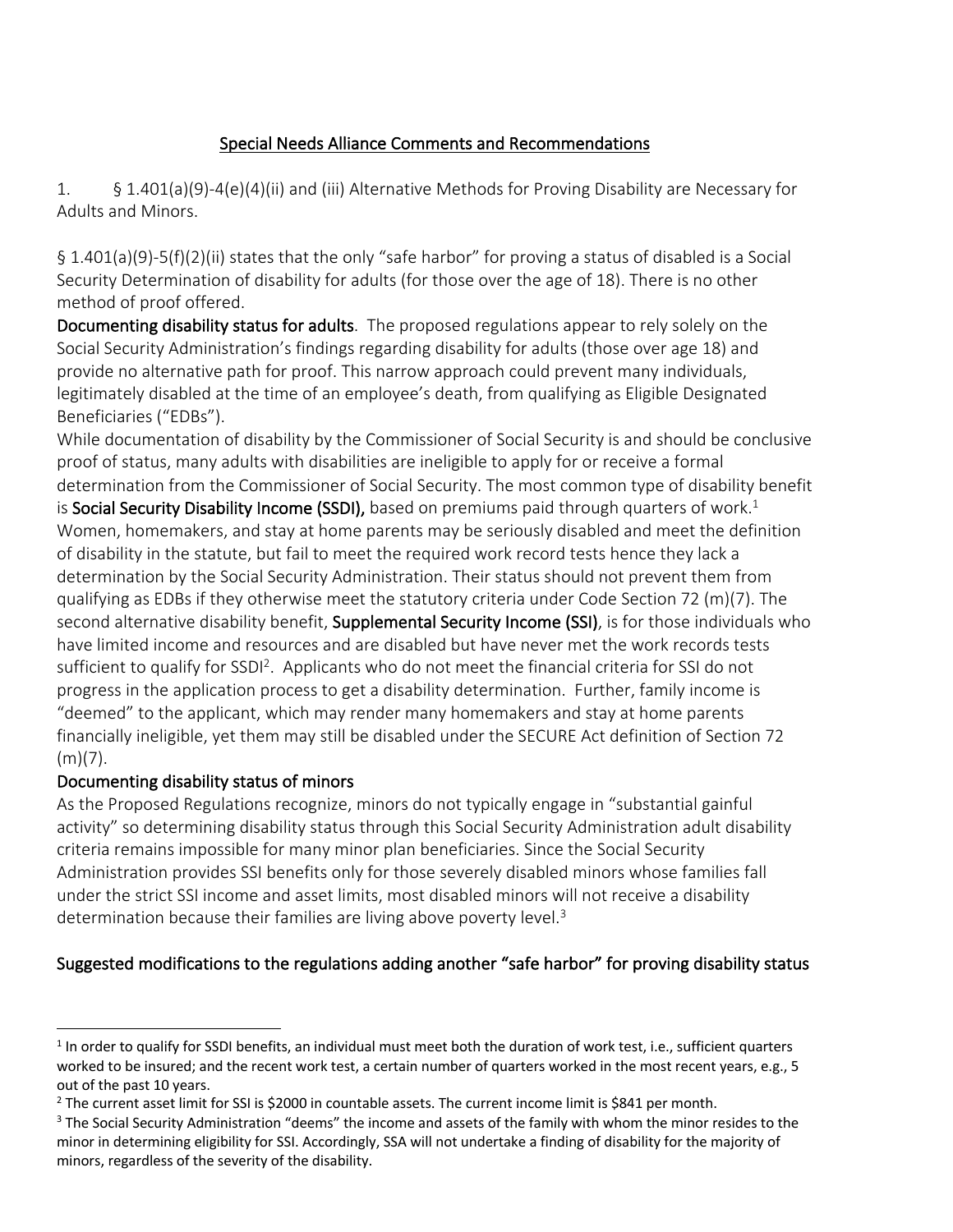The SNA respectfully requests that additional methods of documenting disability for adults and minors be added to the regulations consistent with the ABLE Act regulations.

The Treasury regulations under the ABLE Act, 1.529A-2 (d)(ii) provide another "*safe harbor"* for determining disability. Specifically, the ABLE Act final regulations provide for a "disability certification" signed by a licensed health care provider described in (e)(1) of the regulations. For purposes of determining eligibility status, the filing of a disability certification will be deemed to have been made once the qualified ABLE program has received the disability certification. This parallels the SECURE Act certification of chronically ill status, which is also certified by a licensed health care provider. Other programs under state and federal benefits law recognize the need for alternative methods for determining and substantiating disability due to the limitations of the Social Security Administration's determinations explained above. Accordingly, most states provide for alternate documentation of disability through a separate state agency or state contractor based on the identical definition of disability as in the federal statutes, including the SECURE Act.

A certification of the Section 72 (m)(7) criteria by a licensed health care provider as to disability status is not only fair, but practical and consistent with the ABLE Act regulations. This certification also resolves concerns raised by retirement plan administrators and financial services firms that they are being made the deciders of disability or chronic illness status and the holders of the personal medical information upon which the disability status is based. The ABLE regulations require only that a certification of disability be filed with the account provider. The SNA believes that such a certification should also be a safe harbor for the purposes of documenting disability under the SECURE Act for adults and minors alike.

2. §1.401(a)(9)-4(e)(4)(iii) Extended Beneficiary Finalization Date should be considered for Determining a Minor Child's Disability as of the Employee's Death.

Under the Proposed Regulations, a minor's disability must be established as of the date of the employee's death, and evidence of the Social Security Administration's determination of disability submitted by October 31 of the year after the year of the employee's death. For the reasons described above for minor children disabled as of the date of the employee's death, submitting proof of early disability by October 31 of the year after the year of the employee's death may simply not be possible.

Most determinations of disability for young people by the Social Security Administration are in fact made between the ages of 18 and 21, even if they relate back to birth. Moreover, some disability determinations under the equivalent of Section 72 (m)(7) by a licensed medical provider also may not be possible for very young minors by October 31 of the year after the year of death. Finally, minor children of the employee are EDBs in any event and entitled to receive life expectancy distributions until age 21 plus 10 years.

The SNA respectfully suggests that the Treasury Department allow minor children an extended date to provide certification or proof of disability, i.e., the later of October 31<sup>st</sup> of the year after the year of the Employee/Parent's death or the minor's 21<sup>st</sup> birthday. A delayed date for proof of disability relating back to the employee's date of death would not impose a substantial hardship on financial institutions managing these accounts since the required minimum distributions (RMDs) in either case would be identical.

## 3. Collateral Benefits

Proposed § 1.401(a)(9)-4(g)(3)(i)(A) and (B) together provide that to qualify as a Type II applicable multi-beneficiary trust (AMBT), the trust terms must provide that no individual, other than a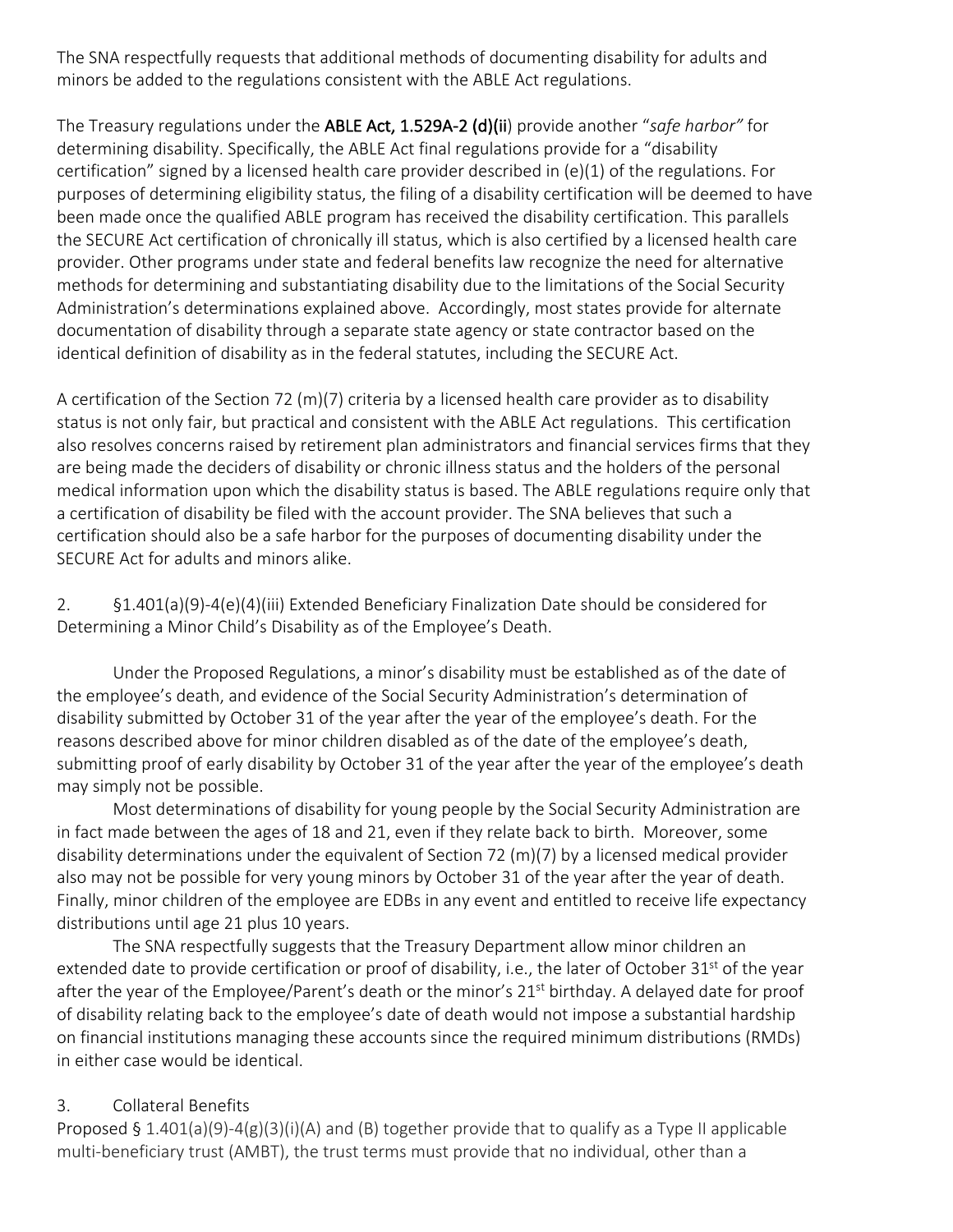chronically ill or disabled individual, has any right to the interests in the plan until the death of all the chronically ill and disabled beneficiaries of the trust. SNA respectfully requests that examples be incorporated to confirm that trust distributions that are for the benefit of the disabled or chronically ill beneficiary but paid to a third party who is not disabled or chronically ill, do not result in the loss of Type II applicable multi-beneficiary trust status and does not equate to that non-disabled or nonchronically ill third party having a right to the interest in the plan.

SNA respectfully recommends the following examples:

Example 1: A dies in 2022. A has created a Type II applicable multi-beneficiary trust for the benefit of her disabled son B which is the named beneficiary of her plan benefits. Beneficiary B is the sole current adult beneficiary of the Type II applicable multi-beneficiary trust. A's daughters S and E are the named remainder beneficiaries of the Type II applicable multi-beneficiary trust after B's death. Because of B's disability, B is unable to live alone. For B to travel, to attend family gatherings, or go on a family vacation, the Trustees are given discretion to pay for B's travel expenses and that of a companion, including a sibling, a close friend, or a direct support professional or party that is not disabled or chronically ill. These payments are for the benefit of B, because without a companion receiving a derivative/collateral benefit, B would not be able to attend family gatherings or go on family vacations. The trust qualifies as a Type II applicable multi-beneficiary trust.

Example 2: Same facts as Example 1, except Beneficiary B is chronically ill and is no longer able to perform two activities of daily living without the assistance of another person. The trust qualifies as a Type II applicable multi-beneficiary trust even though the companion is receiving a derivative/collateral benefit.

Many trusts that are drafted for disabled or chronically ill beneficiaries explicitly give the trustee discretion to use trust funds for the wellbeing of the beneficiary that may be tangentially beneficial to relatives or close friends of the beneficiary who are not disabled or chronically ill. These relatives or close friends may also be the remainder beneficiaries of the Type II AMBT. These payments do not give rise to the friends or relatives having a right to the interests in the plan benefits payable to the Type II AMBT.

For example, if due to the disability of the individual he or she would not be able to travel alone to attend a family gathering or go on a family vacation, Trustees are given discretion to pay for the disabled or chronically ill individual's travel expenses and that of a companion. The companion is often a sibling, a direct support professional or party that is not disabled or chronically ill. These payments are for the benefit of the disabled or chronically ill individual (i.e., but for the companion expense the disabled or chronically ill individual would not be able to attend), notwithstanding the fact that the third-party companion is receiving a derivative/collateral benefit.

Similarly, the trustee may be authorized to pay the beneficiary's share of expenses while living in the home of a close relative who is not disabled or chronically ill. These payments are for the benefit of the disabled or chronically ill individual, even though the funds are being paid directly to a family member or a close friend who is not.

For fiduciary income tax purposes, these payments while not made directly to the disabled or chronically ill beneficiaries are treated as distributions for the benefit of the disabled or chronically ill beneficiary. The distributions will carry out income to the disabled or chronically ill beneficiary under IRC Sections 643 and 661.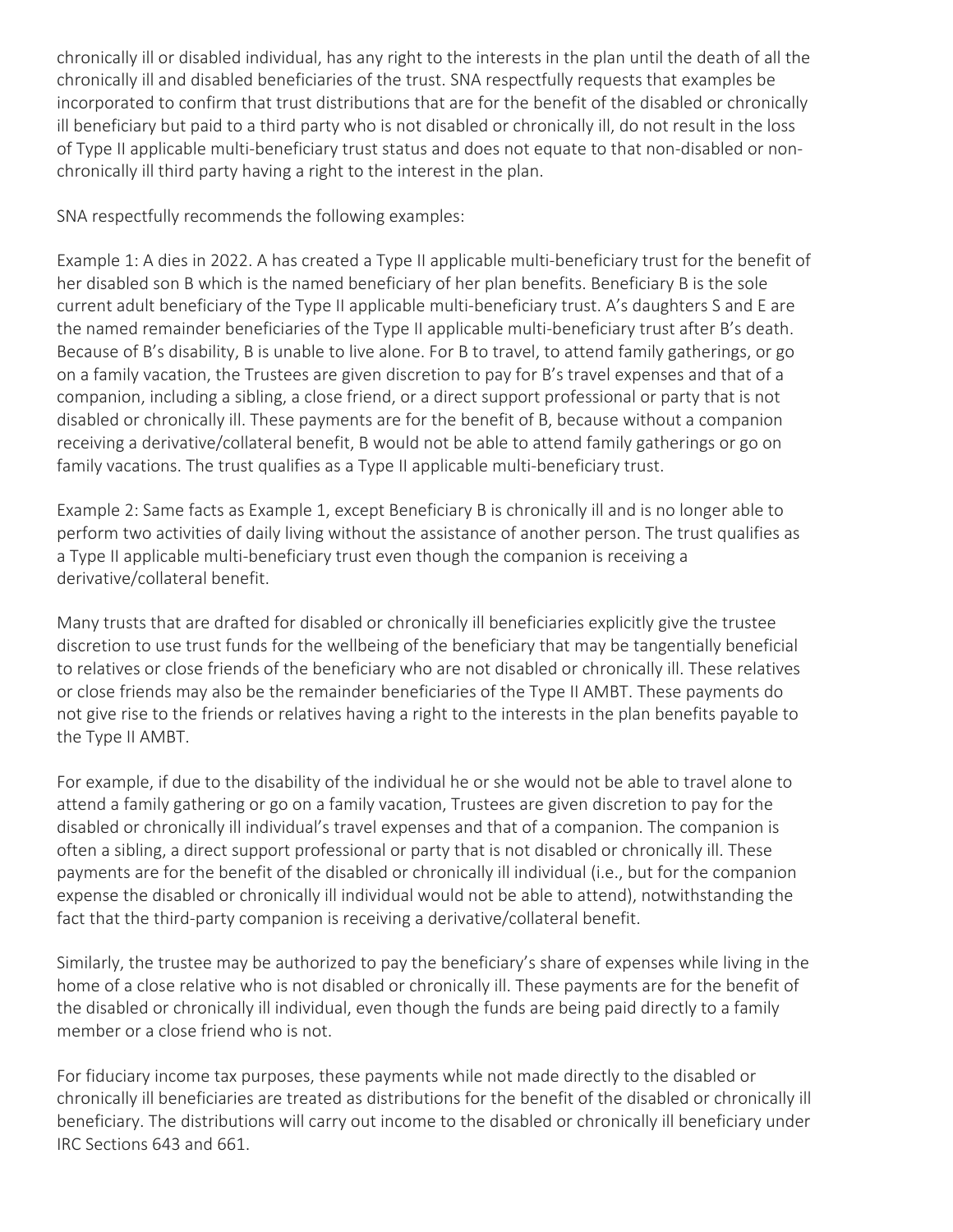SNA wishes to draw attention to the parallel concept in the public benefits area. The Social Security Administration in the issuance of the Programs Operations Manual Section (POMS) SI 01120.201F.3 addressed collateral/derivative benefits to third parties directly in discussing the "sole benefit rule.".4 Prior to the issuance of the POMS SI 01120.201F.3, the "sole benefit rule" was interpreted to mean that Trustees of Supplemental Needs Trusts (Type II applicable multi-beneficiary trusts) could only spend trust funds on goods and services that were solely for the benefit of the disabled or chronically ill trust beneficiary and could not provide a collateral/derivative benefit to anyone else. This "sole benefit rule" draws an easy comparison to Proposed § 1.401(a)(9)-4(g)(3)(i)(a). The Social Security Administration's updated (POMS) SI 01120.201F.3 (published in April 2018) makes clear that derivative benefits to others did not violate this rule and clarified that trust distributions need only be for the "primary benefit of" the disabled or chronically ill trust beneficiary, acknowledging the practical way these types of trusts are routinely administered both out of necessity and common sense.

4. Treasury Should Expressly Provide in §1.401(a)(9)-4(g)(3) that an Inherited IRA may be Transferred by a Disabled or Chronically Ill EDB to such Beneficiary's First Party Special Needs Trust as was authorized in Private Letter Ruling 200620025 (February 21, 2006).

In PLR 200620025 addressed a fact pattern in which the Employee's disabled son was a beneficiary of his deceased father's IRA. The son was at risk of losing his Medicaid and other public benefits because of being named as an outright beneficiary of his father's IRA. The son's mother was his guardian. She established a first party special needs trust under 42 U.S.C. § 1396p(d)(4)(A) of the Social Security Act (a "(d)(4)(A) trust") and she was the trustee of the trust. The (d)(4)(A) trust was a grantor trust under Code §§ 677(a)(1) and (2) because the son was entitled to trust income in the discretion of the trustee and the trustee could also accumulate the trust income for her son's benefit. His mother was a nonadverse party, having disclaimed her right to any portion of the trust as a potential remainder beneficiary. The ruling allowed the son's inherited IRA share to be transferred by trustee-to-trustee transfer into an inherited IRA in the name of the grantor trust. After such transfer, RMDs were taken based on the son's life expectancy. The Service ruled (i) that the son's transfer of the IRA to the trust was not a taxable sale or exchange and was not a transfer for purposes of Code section 691(a)(2), and (ii) that based on these facts, particularly the necessity of forming a special needs trust, it was appropriate for RMDs from the IRA to be calculated using the life expectancy method allowed under the law at that time.

The SNA joins ACTEC and respectfully recommends that the result of PLR 200620025 be incorporated into the final Section 401(a)(9) regulations that pertain to Type II AMBTs, using the following example:

*Example 1*: J died before his required beginning date (RBD) in 2022. He has named his four adult sons as the beneficiaries of his IRA. His youngest son, N, was disabled as of J's death and was receiving Medicaid. N was at risk of losing his medical assistance because of being named the beneficiary of his father's IRA. N possessed the capacity to establish a first party

<sup>&</sup>lt;sup>4</sup> Available at https://secure.ssa.gov/poms.nsf/lnx/0501120201; The POMS in its directive states in its explanation of the sole benefit rule that "the key to evaluating this provision is that, when the trust makes a payment to a third party for goods or services, the or services must be for the primary benefit of the trust beneficiary. You should not read this so strictly as to prevent a collateral benefit to anyone else…."